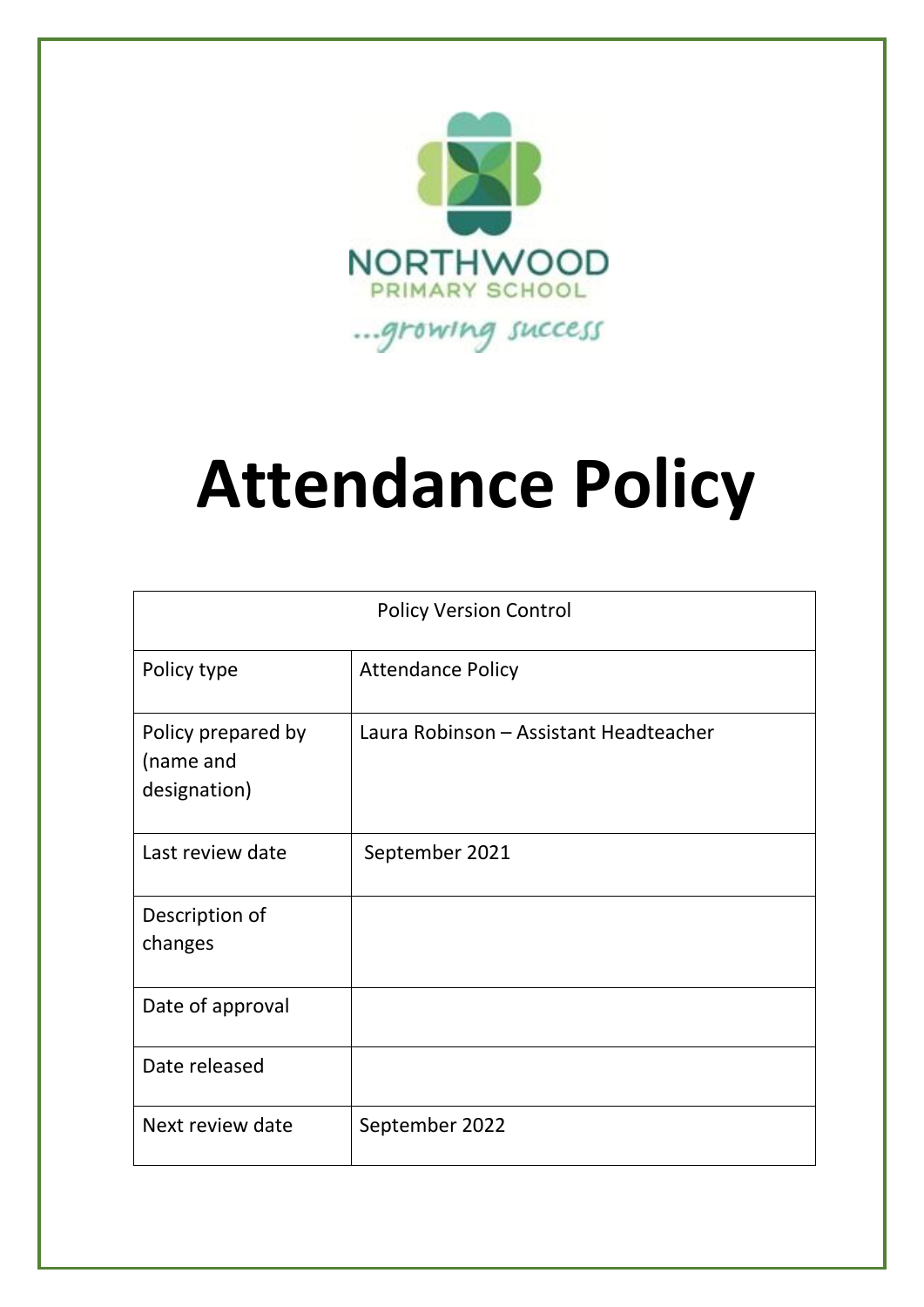

## **Northwood Primary School Attendance Procedures**

## **2021-2022**

Regular and punctual school attendance is important. Pupils need to attend school regularly if they are to take full advantage of the educational opportunities available to them. Children who are persistently late or absent soon may fall behind with their learning and may develop large gaps in their learning which will impact on their progress and their ability to meet age related learning expectations.

Northwood Primary School fully recognises its responsibilities in ensuring that pupils attend school and are punctual; therefore allowing pupils to access learning for the maximum number of days and hours. This policy applies to all children registered at this school and it is accessible to parents/carers of pupils who are registered at our school on the school website. This policy has been written to adhere to the relevant Education Acts, Regulations and Guidance from the Department for Education in addition to guidance from the Local Authority:

- The Education Act 1996
- The Education (Pupil Registration) (England) Regulations 2006
- The Education (Pupil Registration) (England) (Amendment) Regulations 2010
- The Education (Pupil Registration) (England) (Amendment) Regulations 2011
- The Education (Pupil Registration) (England) (Amendment) Regulations 2013
- The Education (Pupil Registration) (England) (Amendment) Regulations 2016

Although parents/carers have the legal responsibility for ensuring their child's good attendance, the Executive Head Teacher, Head of School, Senior Leadership Team and Governors at this school work together with other professionals and agencies to ensure that all pupils are encouraged and supported to develop good attendance habits. Procedures in this policy are followed to ensure this happens.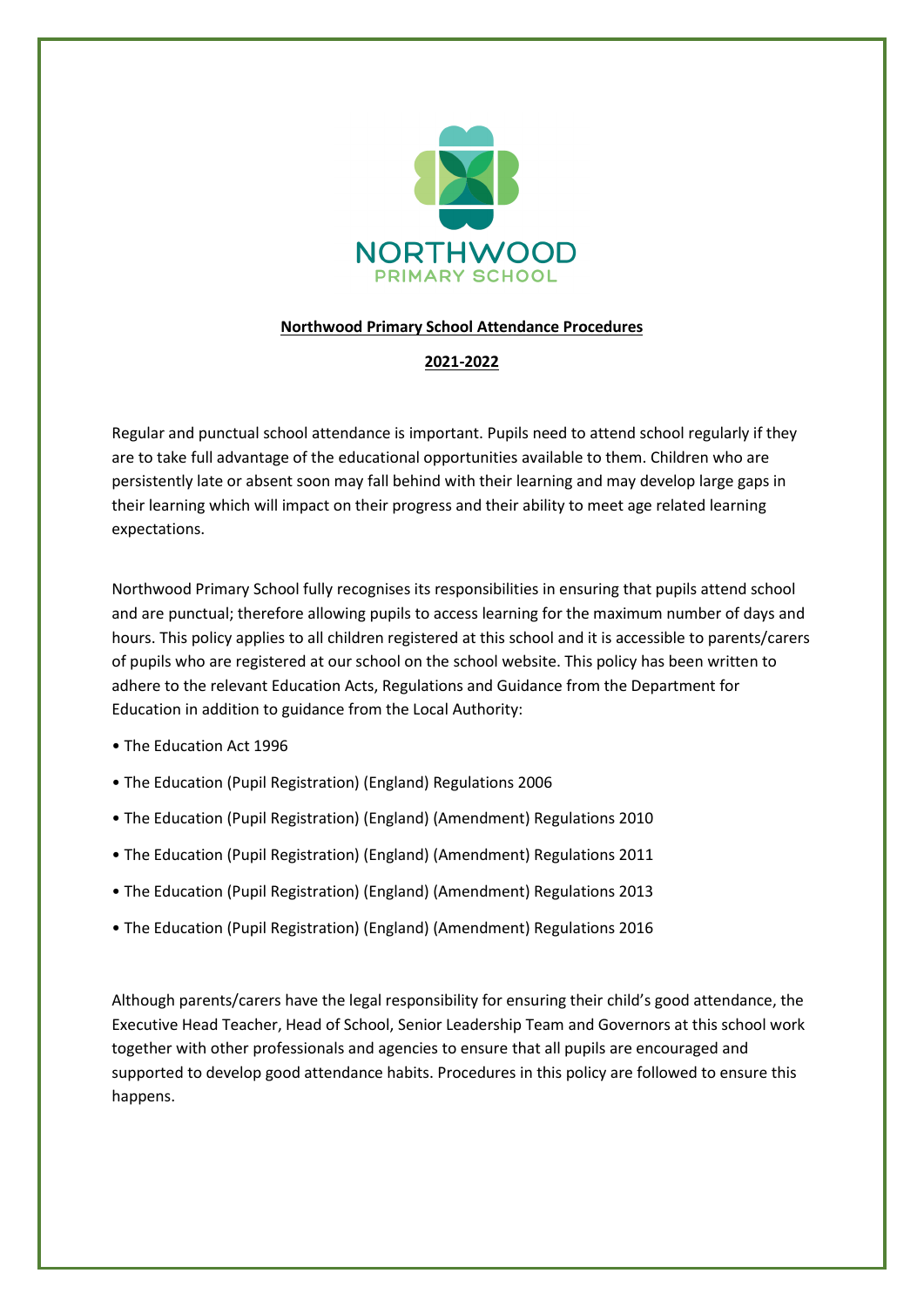## **Procedure Aims and Objectives**

This attendance policy ensures that all staff and governors in this school are fully aware of and clear about the actions necessary to promote good attendance.

- Improve pupils' achievement by ensuring high levels of attendance and punctuality.
- Achieve a minimum of 95.6% attendance for all children, excluding children of traveller heritage or pupils who have left school within the academic year.
- Create an ethos in which good attendance and punctuality are recognised as the norm and seen to be valued and rewarded by the school.
- Raise awareness of parents, carers and pupils of the importance of uninterrupted attendance and punctuality at every stage of a child's education.
- Ensure that our policy applies to Early Years children in order to promote good habits at an early age.
- Work in partnership with pupils, parents, staff and the Education Welfare Service so that all pupils realise their potential, unhindered by unnecessary absence.
- Promote a positive and welcoming atmosphere in which pupils feel safe, secure, and valued, and encourage in pupils a sense of their own responsibility.
- Establish a pattern of monitoring attendance and ensure consistency in recognising achievement and dealing with difficulties.
- Recognise the key role of all staff, but especially class teachers, in promoting good attendance.

## **The school maintains and promotes good attendance and punctuality by:**

- Raising awareness of attendance and punctuality issues among all staff, parents and pupils.
- Ensuring that parents have an understanding of the responsibility placed on them for making sure their child attends regularly and punctually.
- Equipping children with the life skills needed to take responsibility for good school attendance and punctuality appropriate to the child's age and development.
- Maintaining effective means of communication with parents, pupils, staff and governors on school attendance matters.
- Developing and implementing procedures for identifying, reporting and reviewing cases of poor attendance and persistent lateness (Northwood Attendance Strategy).
- Supporting pupils who have been experiencing any difficulties at home or at school which are preventing good attendance.
- Developing and implementing procedures to follow up non-attendance at school.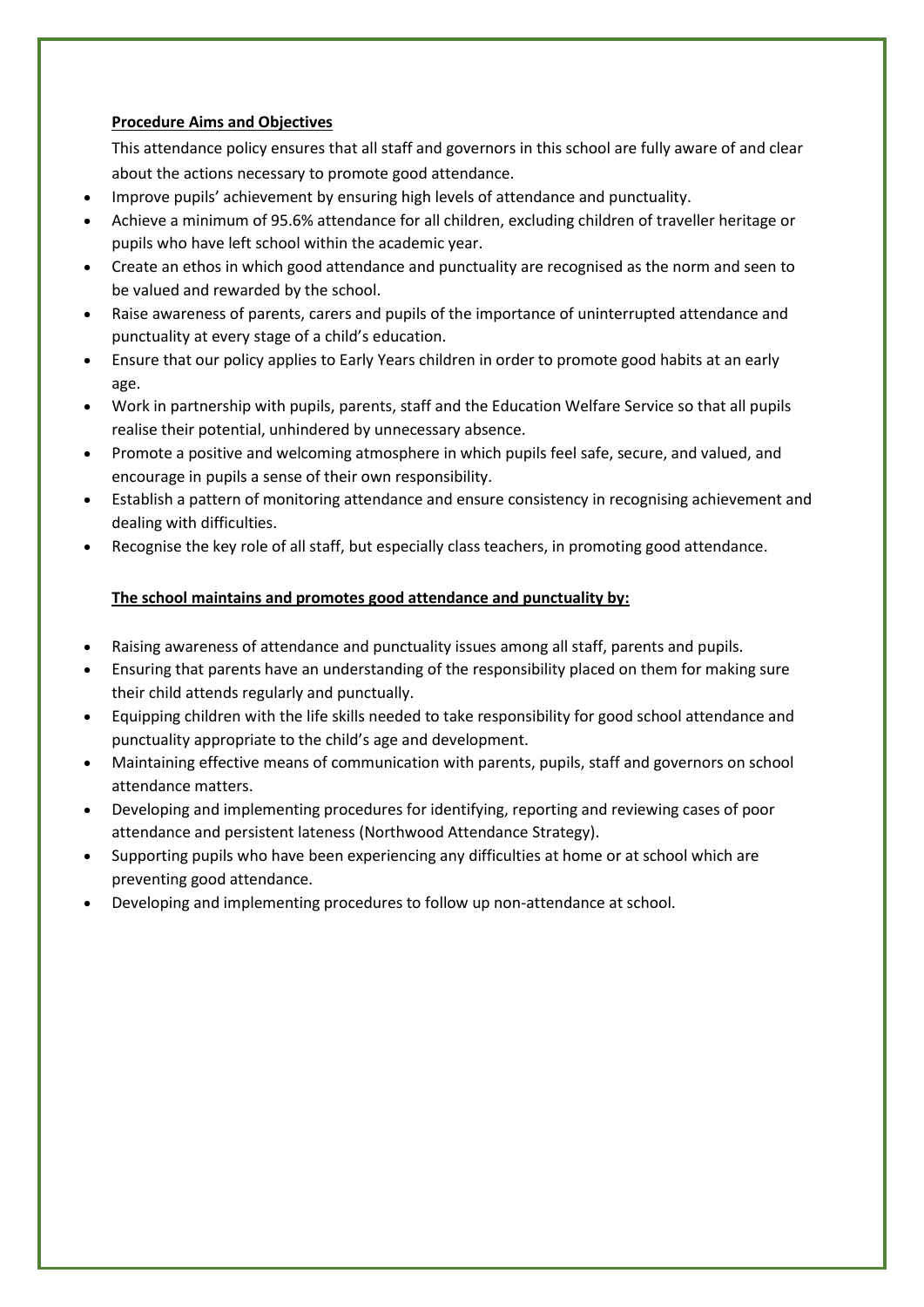## **Northwood Attendance Strategy**

The attendance strategy below outlines the steps in supporting pupils' attendance at Northwood Primary School.



## **During an Attendance Planning Meeting**

- •Background attendance information is shared and interventions taken to date to address attendance issues discussed
- •The Attendance Planning Meeting/Support Plan is completed during the meeting
- •During the meeting the impact of the child's poor attendance on their wellbeing and academic success is discussed.
- •A support plan with clear targets around improving attendance is agreed by parents and school.
- •If a parent/carer does not attend the meeting, it will go ahead as planned with relevant school staff.
- •Parents will receive a copy of the meeting notes and support plan.

## **Holidays During Term Time**

Please note that holidays during term time will not be authorised by the Head Teacher. If you are attending a holiday during term time then you will be required to complete a **Holiday Request Form**